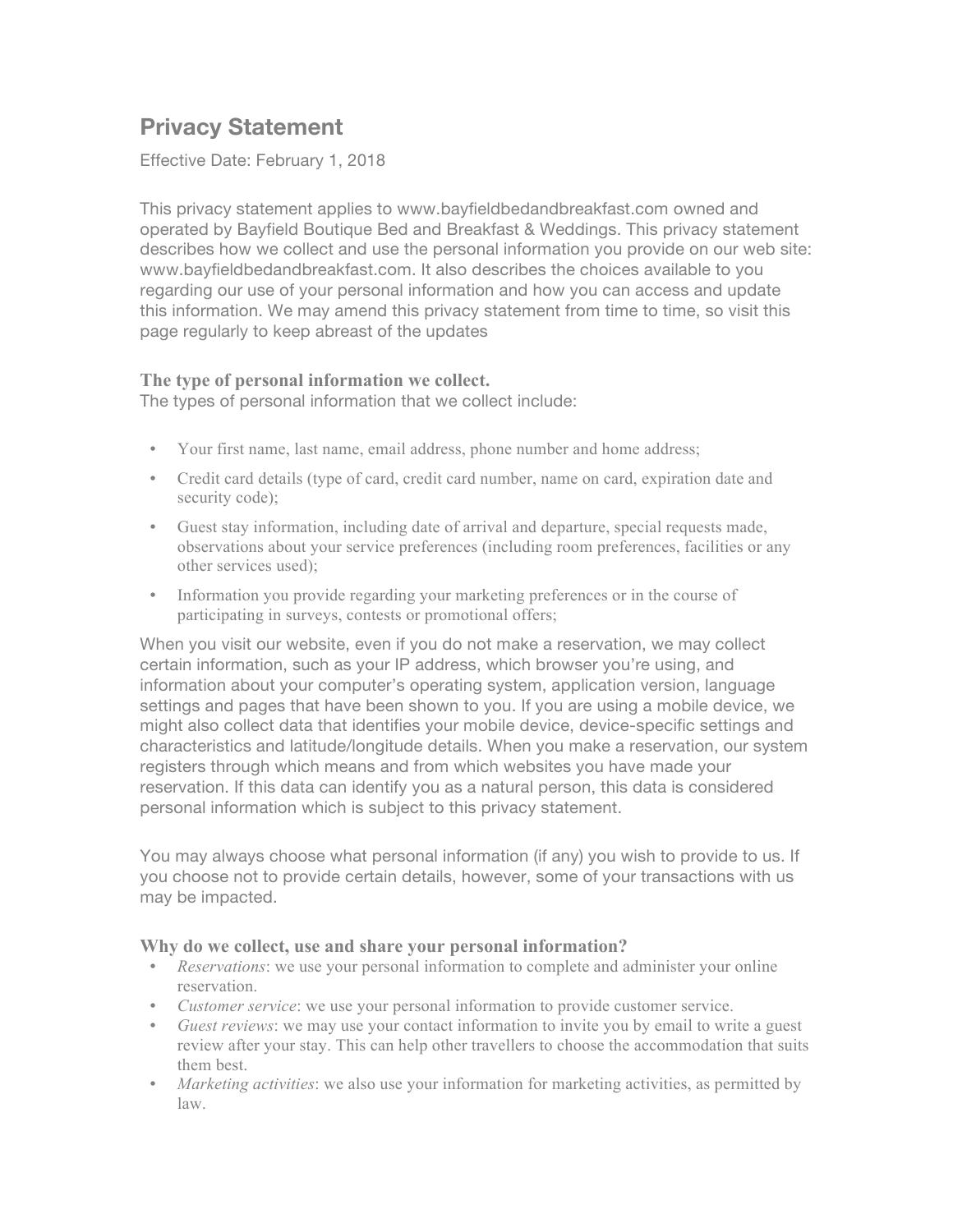- *Other communications*: there may be other times when we get in touch by email, by post, by phone or by texting you, depending on the contact information you share with us. There could be a number of reasons for this:
	- We may need to respond to and handle requests you have made.
	- o If you have not finalised a reservation online, we may email you a reminder to continue with your reservation. We believe that this additional service is useful to you because it allows you to carry on with a reservation without having to search for the accommodation again or fill in all the reservation details from scratch.
	- o When you use our services, we may send you a questionnaire or invite you to provide a review about your experience with our website.
- *Legal purposes*: In certain cases, we may need to use your information to handle and resolve legal disputes, for regulatory investigations and compliance.
- *Fraud detection and prevention*: we may use your personal information for the detection and prevention of fraud and other illegal or unwanted activities.
- *Improving our services*: finally, we use your personal information for analytical purposes, to improve our services, to enhance the user experience, and to improve the functionality and quality of our online travel services.

### **To process your information as described above, we rely on the following legal basis:**

- Performance of a Contract: The use of your information may be necessary to perform the contract that you have with us. For example, if you use our services to make an online reservation, we'll use your information to carry out our obligation to complete and administer that reservation under the contract that we have with you.
- Legitimate Interests: We may use your information for our legitimate interests, such as providing you with the best appropriate content for the website, emails and newsletters, to improve and promote our products and services and the content on our website, and for administrative, fraud detection and legal purposes.
- Consent: We may rely on your consent to use your personal information for certain direct marketing purposes. You can withdraw your consent anytime by contacting us at any of the addresses at the end of this Privacy Statement.

#### **How do we share your personal information with third parties?**

- *Third-party service providers*: We may use service providers to process your personal information strictly on our behalf. This processing would be for purposes such as facilitating reservation payments, sending out marketing material or for analytical support services. These processors are bound by confidentiality clauses and are not allowed to use your personal data for their own purposes or any other purpose.
- *Competent authorities*: We disclose personal information to law enforcement and other governmental authorities insofar as it is required by law or is strictly necessary for the prevention, detection or prosecution of criminal acts and fraud.

#### **Retention of Personal Information**

We will retain your personal information for as long as we deem it necessary to provide services to you, comply with applicable laws (including those regarding document retention), resolve disputes with any parties and otherwise as necessary to allow us to conduct our business. All personal information we retain will be subject to this privacy statement.